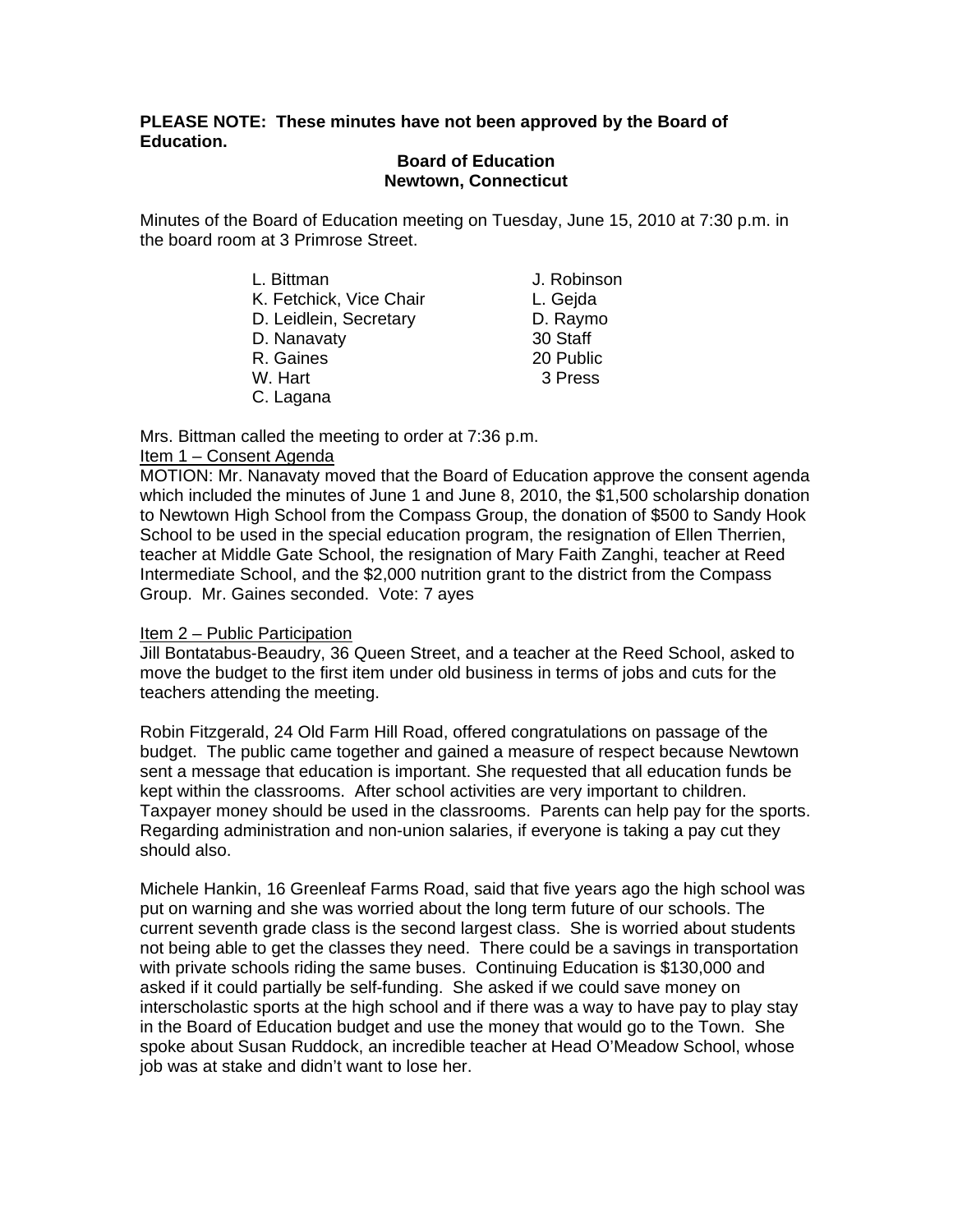Board of Education  $-2$ -<br>Board of Education  $-2$ -<br>Board of Education

Dina Lago, 17 Taunton Lake Road, said that regarding the eighth grade award ceremony there are many students who participate in afterschool activities and she hoped to keep them.

Chris Laroque, 42 Riverside Road, spoke as a private citizen. He said the middle school driveway was an added cost that was not in the Board of Education budget. He was glad to see a surplus of \$100,000 in the last financial report and did not want our surplus to be spent on large budget items.

Mrs. Bittman clarified that we were talking about this year's budget.

Mr. Nanavaty asked to table the evaluation of the superintendent because of the complex agenda. It could be moved to the July meeting to which all agreed.

#### Item 3 – Reports

Correspondence: Mrs. Leidlein said the Board received correspondence from Karen Pierce regarding Valentines for the Troops at the middle school, Fran Maturo regarding the GATES program and the Family and Consumer Science course at the middle school, Po Murray on the budget vote, Elise Romanik and Lisa Pruner regarding preserving the cluster at the middle school, and a letter from John Kortze regarding the middle school driveway paving costs.

Mrs. Bittman said she received a letter from Jeff Capeci regarding hopes that the Town and Board of Education work together to save money. She also received a personal email from Sandy Hook School regarding not taking the library media specialists out of the budget.

Chair report: Mrs. Bittman said she attended a joint meeting with Dr. Robinson, the Town and the new insurance consultant this week. She feels this will be good for the Town and Board of Education.

Superintendent's Report: Dr. Robinson reported that the middle school moving up ceremony was the night before with 3,000 people in attendance. High School graduation is this Thursday night and the staff is working with the seniors to have the ceremony be more respectful minus the inflatables. We had to pay an additional \$500 last year to Wesconn for extra time to clean up after the ceremony. We expect 4,000 attending this year.

We have scheduled our administrator's retreat for July 27 and 28 which will focus on teamwork and professional learning communities. Our new teacher induction is scheduled for August 23 -27.

The enrollment report shows a slight decline since September but having 33 seniors graduate mid-year shows a slight increase the second half.

Dr. Robinson said she attended a Newtown PAC meeting which is for parents who have children with special needs. The conversation was on things that concerned them.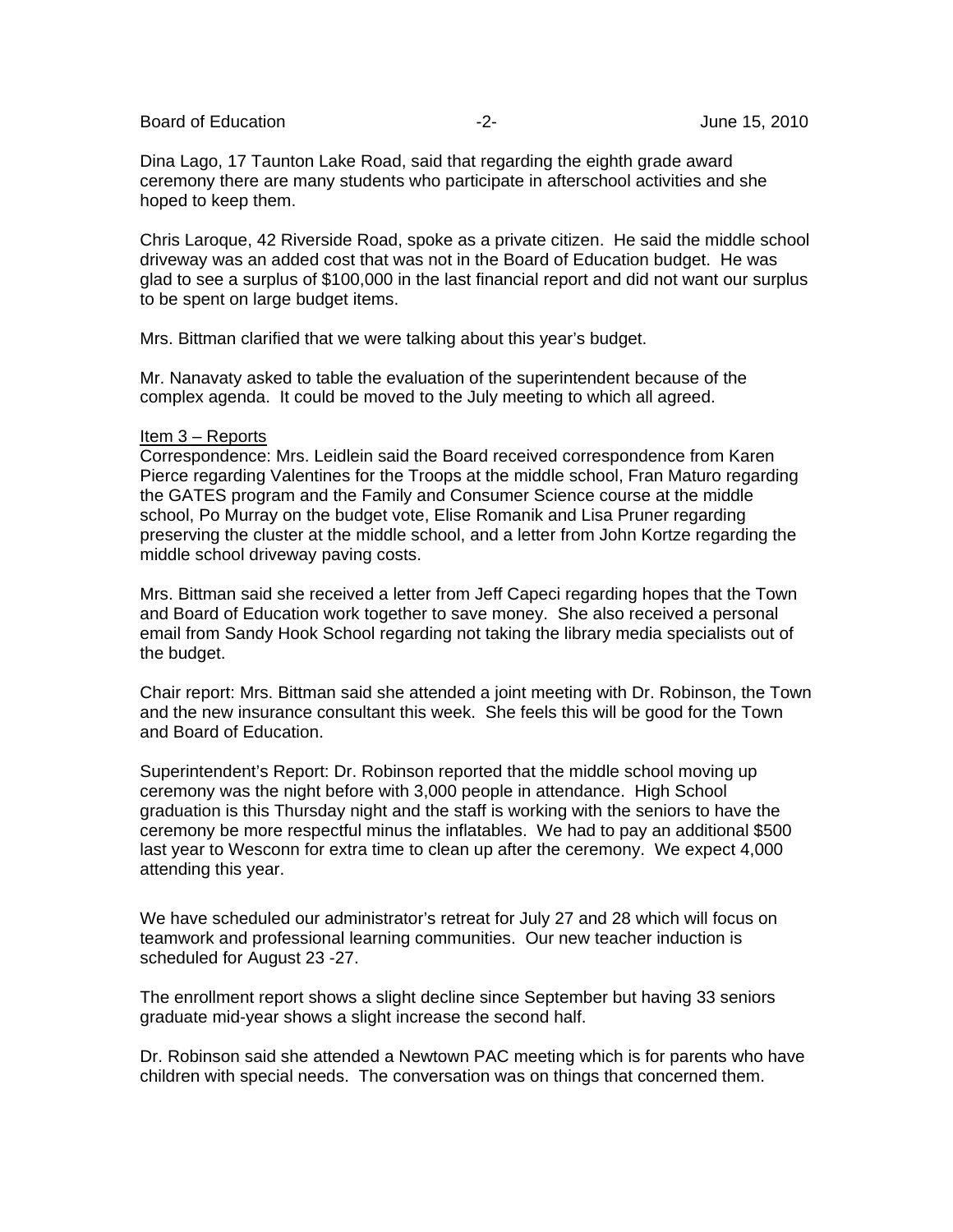Board of Education  $-3$ - 3- June 15, 2010

Policy Committee: Mrs. Fetchick said they have started the community relations section and would be meeting this week.

Facilities Committee: Mr. Hart said there was no report.

MOTION: Mr. Lagana moved to approve the financial report for the month ending May 31, 2010 and technology purchases as discussed. Mr. Gaines seconded.

Mr. Nanavaty asked about the technology purchases.

Dr. Robinson said in the financial report summary we are forecasting a balance. We have had a request from the middle school for three Smartboards for a total of \$13,500 and 20 Enos for the high school for a total of \$62,010.

Mrs. Fetchick said since we have a deficit in the budget for next year why would we use any surplus from this year.

Dr. Robinson said we can't carry a surplus.

Mrs. Fetchick said if we purchase the Reed computers this year we would add money into next year's budget. Why isn't that an option?

Dr. Robinson said we left the Reed technology in next year's budget. Mrs. Leidlein wanted the proposal for the budget before making this decision.

Mr. Nanavaty said we also haven't addressed the \$90,000 for the middle school paving and questioned the Reed computers which are on his cut list. He will see computers go before he sees teachers go.

Mr. Hart asked if these items were in the Superintendent's budget. Dr. Robinson said they were but taken out in first round of cuts.

Mrs. Raymo clarified that the middle school paving cost was encumbered because we anticipated that need.

Mrs. Fetchick said she didn't want to discuss the technology purchases and the middle school paving until we know next year's budget. She could not find the paving in the 2009-2010 budget or CIP and was surprised to hear about it now. The facilities committee has not discussed it either.

Mr. Nanavaty said he wasn't surprised and had commented to Mr. Faiella on what to do about the driveway. We have buses entering the driveway and we've let it go for awhile.

Mrs. Raymo said she anticipated it because Dr. Robinson and Mr. Faiella discussed it before she prepared the financial report. There is a total amount of \$122,566 that we haven't spent.

Mrs. Fetchick mentioned the financial report was missing the budget summary report. Mr. Hart said he would still like to see a column with the last month's information.

Mrs. Bittman asked if we approved this report it does not approve the \$90,000 for the paving.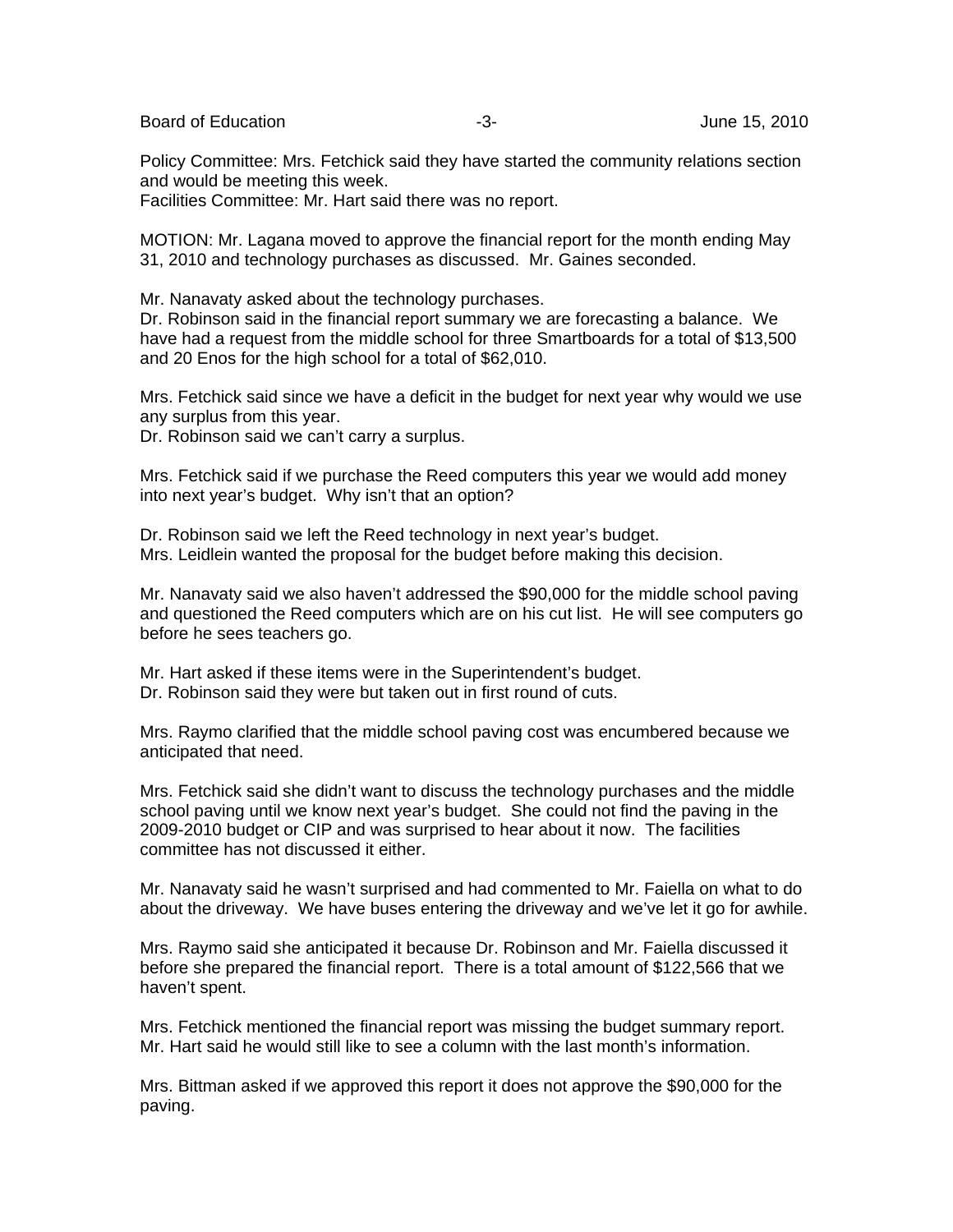Board of Education  $\overline{a}$  -4- Figure 15, 2010

Mrs. Raymo said that was correct. The technology purchases were not encumbered.

MOTION: Mr. Hart moved to amend the existing motion to approve the financial report for the month ending May 31, 2010. Mrs. Fetchick seconded. Vote: 7 ayes

#### Item 4 – Old Business

Newtown High School Expansion Project: Dr. Robinson said we are still two weeks behind and gave a status report on items provided by Mr. Faiella who stated the full project should be complete by February 1, 2011.

Approve Early Release Day:

MOTION: Mr. Gaines moved that the Board of Education approve instituting an early release day every month for the scheduling of school team meetings beginning with the start of the 2010-2011 school year. Mr. Lagana seconded.

Dr. Robinson cited her reasons for having the early release day each month. A high priority goal of the principals is developing professional learning communities. This lets the teachers discuss student work. It is impossible to have these in the high school. By adding 10 minutes over two years to the school day it allows for 20 hours over the course of the year. The purpose of this time is for collaboration.

Mr. Nanavaty asked about the furlough days this year.

Dr. Robinson said we went from 183 to 180 days.

Mr. Nanavaty said next year we are giving those three days back to the teachers. He is looking at some way to achieve what she wants and also see some cost savings such as buses and support staff. He doesn't see a savings from the early release days. Dr. Robinson said it represents some valuable time at no cost.

Mrs. Leidlein said this is a high priority for the high school but the other schools have been meeting. She asked if it was possible to just have this for the high school.

Dr. Robinson said the other schools are able to schedule some professional learning community time but we have not been able to bring the grade levels together between schools.

Mrs. Fetchick asked if we had data from other school districts to see if this type of collaboration was useful. We do have professional development days.

Dr. Robinson said there is research on PLCs in terms of school improvement. If we are going to make this a cohesive school system we have to have time for our teachers to talk to each other. Freeing up teachers during the day would be expensive because we would have to use subs.

Mr. Lagana said we should have some sort of accountability and result from this collaboration.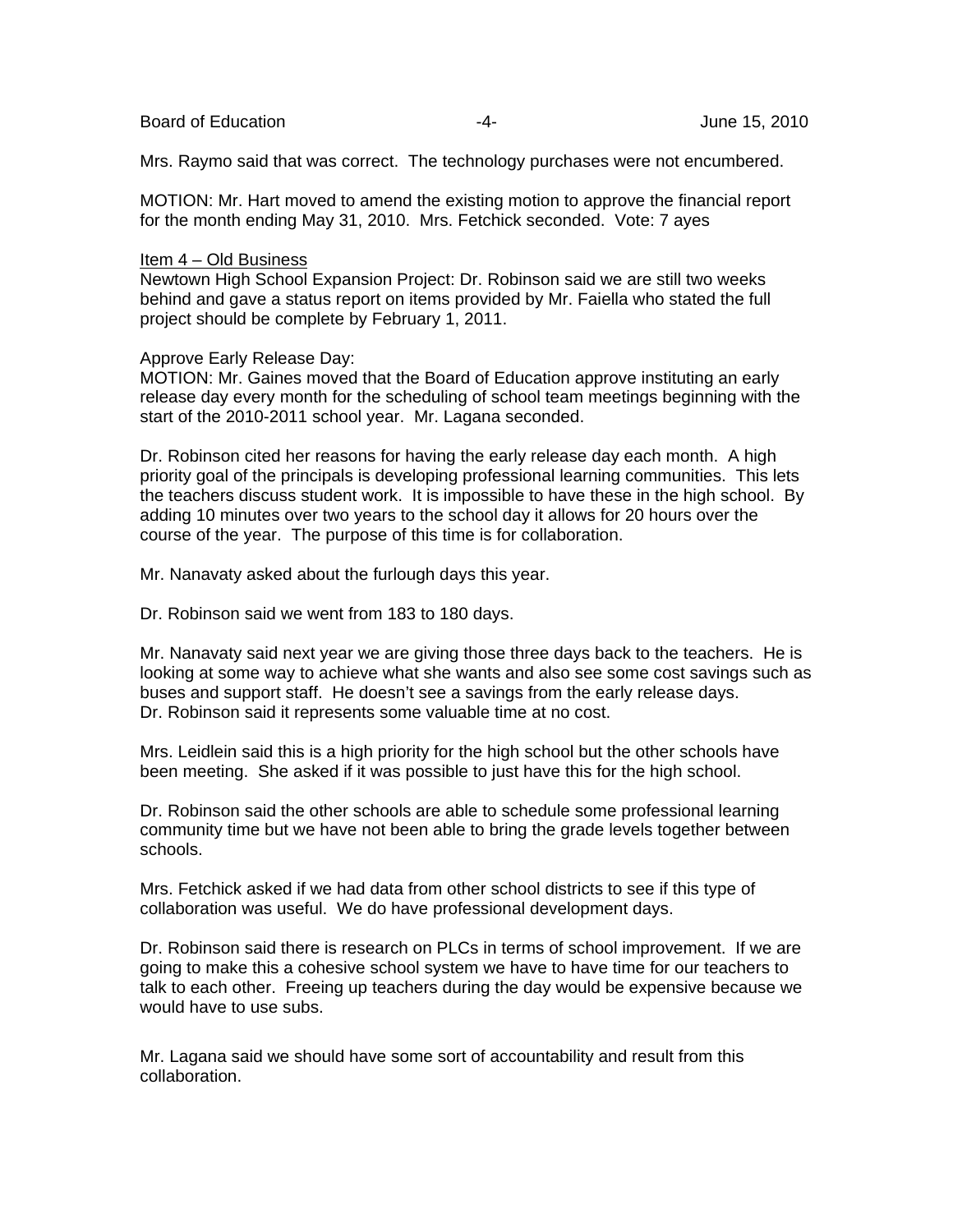Board of Education  $-5$ -  $-5$ -  $-5$ - June 16, 2010

Mrs. Leidlein said she supported collaboration but wanted to vote on this after the final budget.

Mr. Hart said collaboration was essential and he supported this. It should be built in at a fixed time.

Mrs. Bittman thought this was a brilliant way to solve the problem. This is not a budget issue at this point. She feels strongly to get our grade schools together and hoped we would go forward with it.

Mrs. Leidlein agreed.

This discussion was postponed until later in the meeting.

Lunch Price Increases:

MOTION: Mr. Hart moved that the Board of Education approve the lunch price increases for the 2010-2011 school year. Mr. Nanavaty seconded.

Mr. Nanavaty said the reports from Chartwells shows the costs have exceeded their revenues. With this 25 cent increase we are moving into the plus column.

Mrs. Fetchick would like assurances that if we add money this year we won't have this discussion again.

Mrs. Raymo said this has to be reviewed each year. We try to stay within our budget but everything has gone up.

Mr. Nanavaty said if the Board approves this then the burden is on Chartwells to provide a profit. Expenses have not taken a downturn.

Mrs. Fetchick wanted to be sure they were trying to save and not put the whole burden on the students.

Mr. O'Donnell of Chartwells said they are looking at any way they can to make a savings.

Mrs. Leidlein asked what would happen if there was a loss in 2010. Mr. O'Donnell said they would guarantee the number up to our fees. The loss this year is below our fees so they are absorbing the loss. We guarantee to break even next year.

Mrs. Leidlein asked the dollar amount. Mr. O'Donnell said they cover up to a \$25,000 loss.

Mrs. Leidlein asked what would happen if we were at \$100,000 next year. Mr. O'Donnell said that would have to be negotiated in the next contract. Mrs. Leidlein said she wanted protection from a large shortfall.

Mr. O'Donnell said with their labor reductions and cost increases he feels they would be in good shape.

Vote: 7 ayes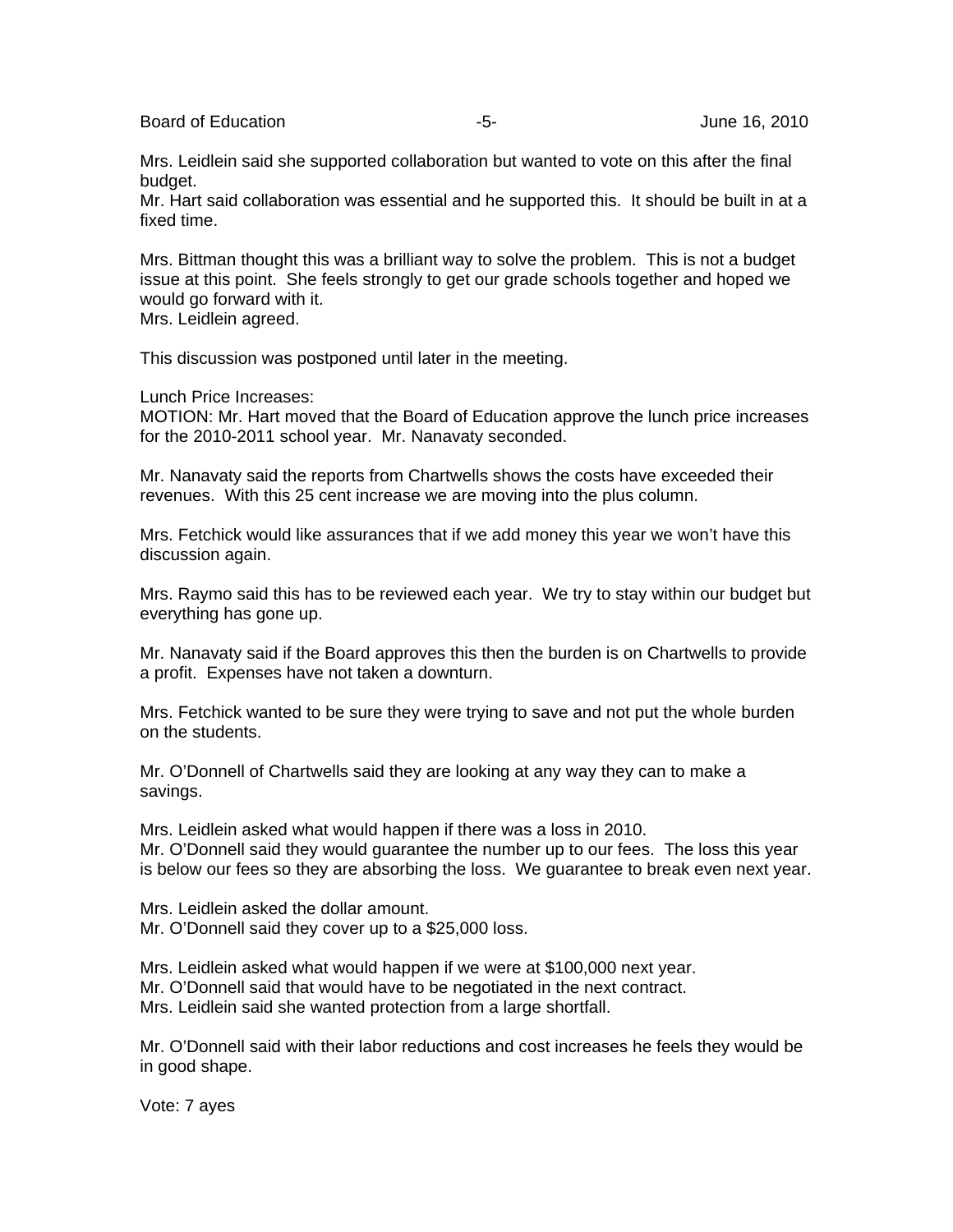Board of Education  $-6$ - Board of Education  $-6$ -

Approve Chartwells Contract:

Mr. David said this is a five-year contract which is renewed each year. We are in the second year so we are just continuing the present contract. Mrs. Raymo said State law requires us to renew the existing contract.

MOTION: Mr. Nanavaty moved that the Board of Education approve the Chartwells contract for the 2010-2011 school year. Mr. Gaines seconded.

Mrs. Leidlein said she would not vote because she hasn't seen the contract. Mr. Lagana said it was not realistic to vote on something we haven't seen.

Mrs. Bittman said the vote would be delayed until the end of the meeting. Copies of the contract would be provided for them to review.

Discussion and Possible Vote on 2010-2011 Budget: Dr. Robinson said we had to add back certain items that would increase the amount of infrastructure cuts to \$1.7M.

After the first of June there were changes and we recalculated unemployment compensation. She recommended deferring maintenance items for \$227,000 and left in the planned replacement of computers at Reed. Bob Tait would be setting up a fund for pay to play and the money will stay with the Board.

Mr. Nanavaty said in the following year we should think about keeping all our generated fees.

Dr. Robinson said the pay to play fees at the high school were \$50 and \$100 and recommends going up \$100 with a family cap. The middle school and Reed fees are the same.

Mr. Nanavaty asked the plan for collection if students don't pay.

Dr. Robinson said the payment will have to be taken care of before the child plays.

Mr. Nanavaty asked if everyone would have to pay the same for each activity.

Dr. Robinson said we would have to determine the costs and look at each activity and cap the amount at \$450 per year. We also need to establish a scholarship fund to help those who cannot afford the fees.

Mrs. Bittman said if we acted on these activities she would like the administration to come back to be sure one activity isn't grossly affected. A regulation would be needed. Dr. Robinson said that would be developed.

Mr. Hart asked if we would calculate the amount we send to the town on what was budgeted or would they get what actually comes in.

Dr. Robinson said we would give them what they projected this year.

Mr. Hart was concerned that this was something the school board could do.

Mrs. Raymo said we would have to set up proper accounting practices.

Mr. Hart says the State law says we have to appoint a treasurer that has to be bonded.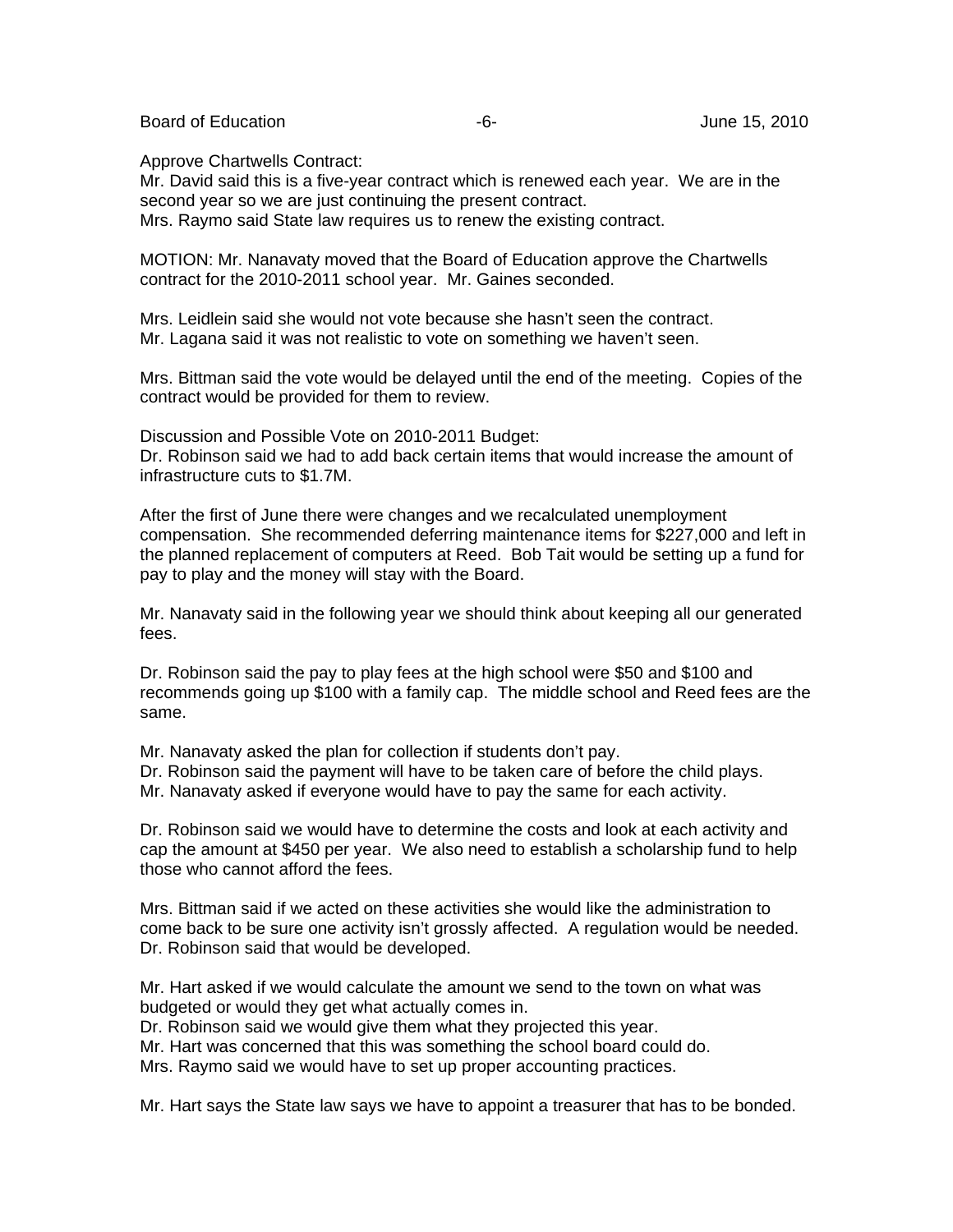Board of Education **Contract Contract Contract Contract Contract Contract Contract Contract Contract Contract Contract Contract Contract Contract Contract Contract Contract Contract Contract Contract Contract Contract Cont** 

Dr. Robinson went over staff reductions which included system wide eliminating extra days for math, reading and library specialists, 1.3 EAs at Hawley, .86 EA at Middle Gate, .86 EA at Head O'Meadow but adding a .5 kindergarten teacher there, a .86 EA at Sandy Hook and a second grade teacher there, a 1.0 EA at Reed School and two teachers there, at the middle school the family and consumer science teacher, a computer teacher and four grade 7 cluster teachers, there was nothing at the high school, 1 tech specialist, a .86 bus driver and move an elementary psychologist to the IDEA grant for a total of \$746,337 in reductions. We have exceeded the required reduction by \$180,543.

Mrs. Bittman asked the total on pay for play. Mrs. Raymo said it was \$168,318.

Mr. Hart asked about the Reed gate. Dr. Robinson said she recommended that we do that work.

Mr. Lagana asked if the PTA put up the playground. Mrs. Bittman said this was the basketball area outside the cafeteria.

Mrs. Leidlein said the total for all staff reductions was \$311,019. Anticipated surplus and money for technology would come close to cover those staff reductions.

Mr. Lagana asked what we could do to carry over the surplus. Dr. Robinson said we can't carry over surplus.

Mrs. Fetchick asked if we could purchase technology now for next year. Mrs. Raymo said that we could.

Mr. Hart doesn't like changing our priority list such as adding the middle school paving. He would want to look at what we approved in February.

Mrs. Leidlein said our priority all along was to keep our staff. Mr. Hart said he would prefer to buy the Reed computers by June 30.

Dr. Robinson said the reason the middle school paving came up was because over the winter we temporarily patched areas but it became worse. Bus drivers were also complaining.

Mr. Nanavaty said the Town has helped us in the past. Dr. Robinson said they are helping us with this also. The \$90,000 is the cost and they are supplying the labor.

Mr. Nanavaty asked how sure we were with this surplus. He asked Mrs. Raymo if she would feel comfortable if we took the \$100,000 and purchased half of the Reed computers.

Mrs. Raymo said we would encumber that money and watch everything else.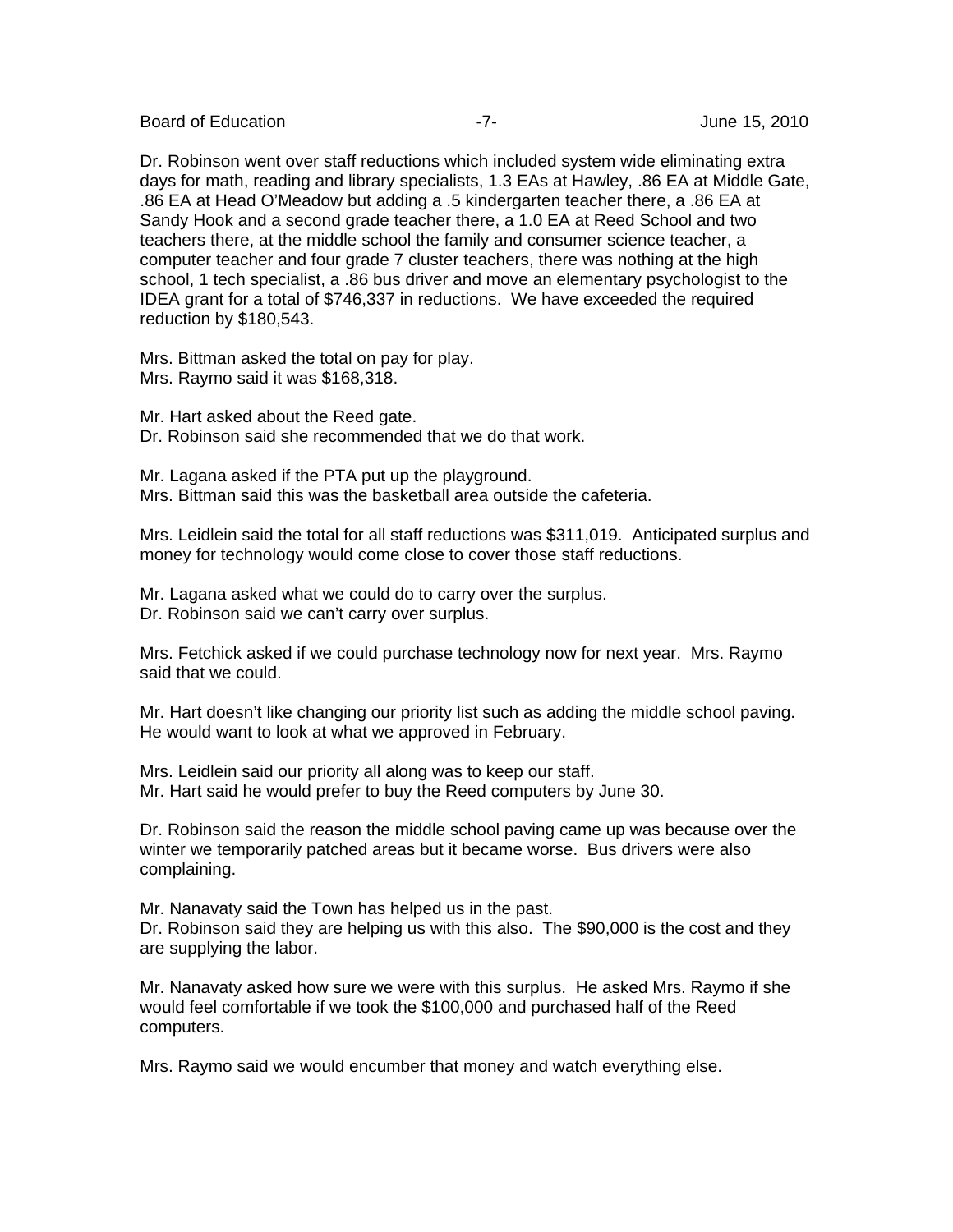Board of Education  $-8$ - Board of Education  $-8$ -

Mr. Nanavaty said whenever we needed technology and couldn't afford to do it in one full year we split it up. If we are saving staff I don't see why we don't do that. Mrs. Bittman said she felt strongly that it has to be a balancing act between staff and computers which are also very important for the students.

Dr. Robinson said that regarding computer replacement we plan to replace one-seventh each year with the plan to replace Reed this year. The tech department is working to keep them running but we are getting behind because there are major problems with the computers at Sandy Hook. We almost can't afford not to replace some of the computers next year.

Mr. Hart suggested the possibility of buying the Reed computers out of this budget and do the middle school paving next summer.

Dr. Robinson thought that was a good idea.

Mr. Gaines thought it would be better not to do the middle school driveway until the roof work was completed.

Mr. Hart suggested keeping the Reed gate.

Mrs. Bittman wanted to keep the high school visitor bleachers.

Mrs. Raymo said we have \$213,000 for the Reed computers and monitors. If we do the middle school driveway next year we still have \$90,000 left. Mr. Hart said to leave it as a surplus and return it to the town.

Mrs. Fetchick asked about the Head O'Meadow classroom wall.

Mr. Faiella said we closed a section of a wall there this year. He felt that \$30,000 was an accurate cost.

Mr. Hart asked if it could be done this summer. Mr. Faiella said it could.

Mr. Hart prefers to leave us a little pad this year. We talked about moving the middle school driveway repair to next summer. Would the roof and driveway conflict? Mr. Faiella said they wouldn't but he would have to do some work on the driveway this summer.

Mrs. Bittman said if we are redoing our high school stadium we would need good visitor bleachers.

Mr. Faiella said the cost would be \$20,000 over three years for a total of \$60,000.

Mrs. Leidlein said for next year she would like to see additional teachers at the high school for social studies and foreign language.

Mr. Hart said for next year we should bring world language to Reed.

Mr. Nanavaty said we are cutting EAs which are an important addition to our teachers. He doesn't want people to think eliminating teachers was a smoke screen. We have seen over \$400,000 in early retirement which saved a lot of teachers. By eliminating EA's and three other areas we have positions we are not filling, we have been able to save the teachers we projected we would have to let go.

Mr. Hart also noted receiving the \$200,000 from the Legislative Council.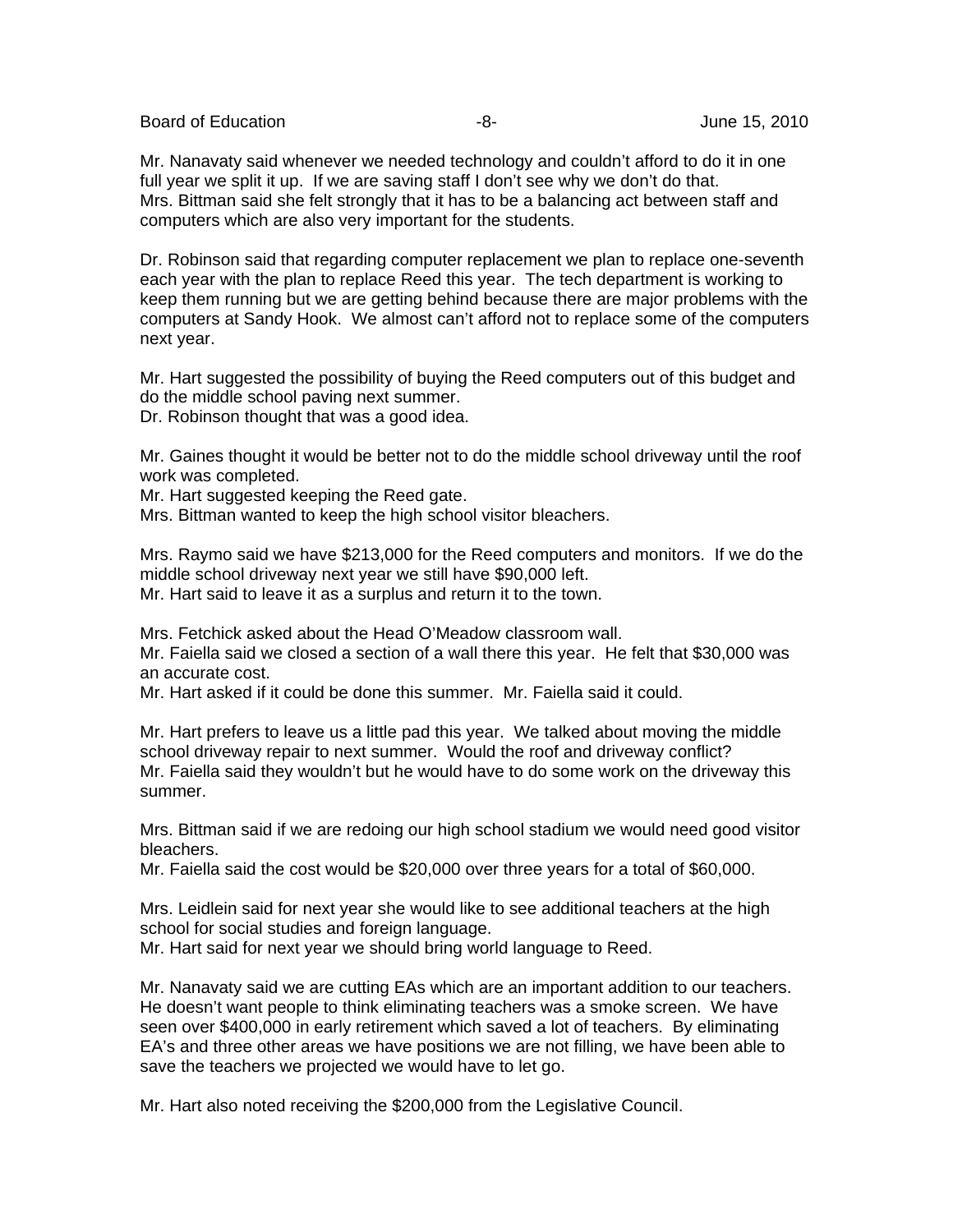Board of Education  $-9 -9-$  June 15, 2010

Mrs. Fetchick asked if we still had an emergency repair fund. Mrs. Raymo said we did not cut that fund.

Mrs. Fetchick said this year we had restricted the overtime account and asked if we were going to have something in place to not have as much as we have had in the past. Mrs. Raymo said we were and the effort was to close that gap.

MOTION: Mr. Gaines moved that the Board of Education purchase in this current fiscal year the replacement computers for Reed Intermediate School for \$213,300. Mr. Hart seconded. Vote: 7 ayes

MOTION: Mr. Gaines move that the Board of Education defer the middle school driveway repair to fiscal year 2011-2012. Mrs. Fetchick seconded. Vote: 7 ayes

Mr. Hart said it would be good to return some money to the town. Mr. Nanavaty asked what amount he was looking for. Mr. Hart said \$100,000.

Mr. Nanavaty said as we get closer to the end of the fiscal year and we can come up with \$200,000 he would then consider allowing them to spend the \$75,000. We could make a motion to authorize the Superintendent to be able to purchase the Smartboards and Enos for \$75,510.

Mrs. Bittman said she would only agree if we had a surplus amount in the motion.

Mrs. Leidlein said that would be after purchasing the RIS computers. Mrs. Fetchick said she prefers to leave it as is and give the surplus back. Mr. Hart suggested just buying the Smartboards for \$13,500.

Mrs. Fetchick said we may also have expenses for this year that come in past June. Mrs. Raymo said that was correct and we were estimating the utilities now.

Mrs. Bittman said she wanted to give Dr. Robinson some flexibility in using surplus funds. Voters wanted this money spent on education.

Mrs. Leidlein asked if we wanted to give \$100,000 to the Town and only had \$75,000 left due to the extra end of the year bills would that come from the \$100,000?

Mrs. Raymo said we would have to give back the \$100,000.

MOTION: Mr. Nanavaty moved that the Board of Education give the Superintendent discretion to purchase Smartboards for the middle school and Enos for the high school maintaining a \$100,000 surplus not to exceed \$75,500. Mr. Hart seconded. Vote: 6 ayes, 1 nay (Mrs. Fetchick)

MOTION: Mr. Hart moved that the Board of Education approve the modified budget as presented on the spreadsheet. Mr. Nanavaty seconded. Vote: 7 ayes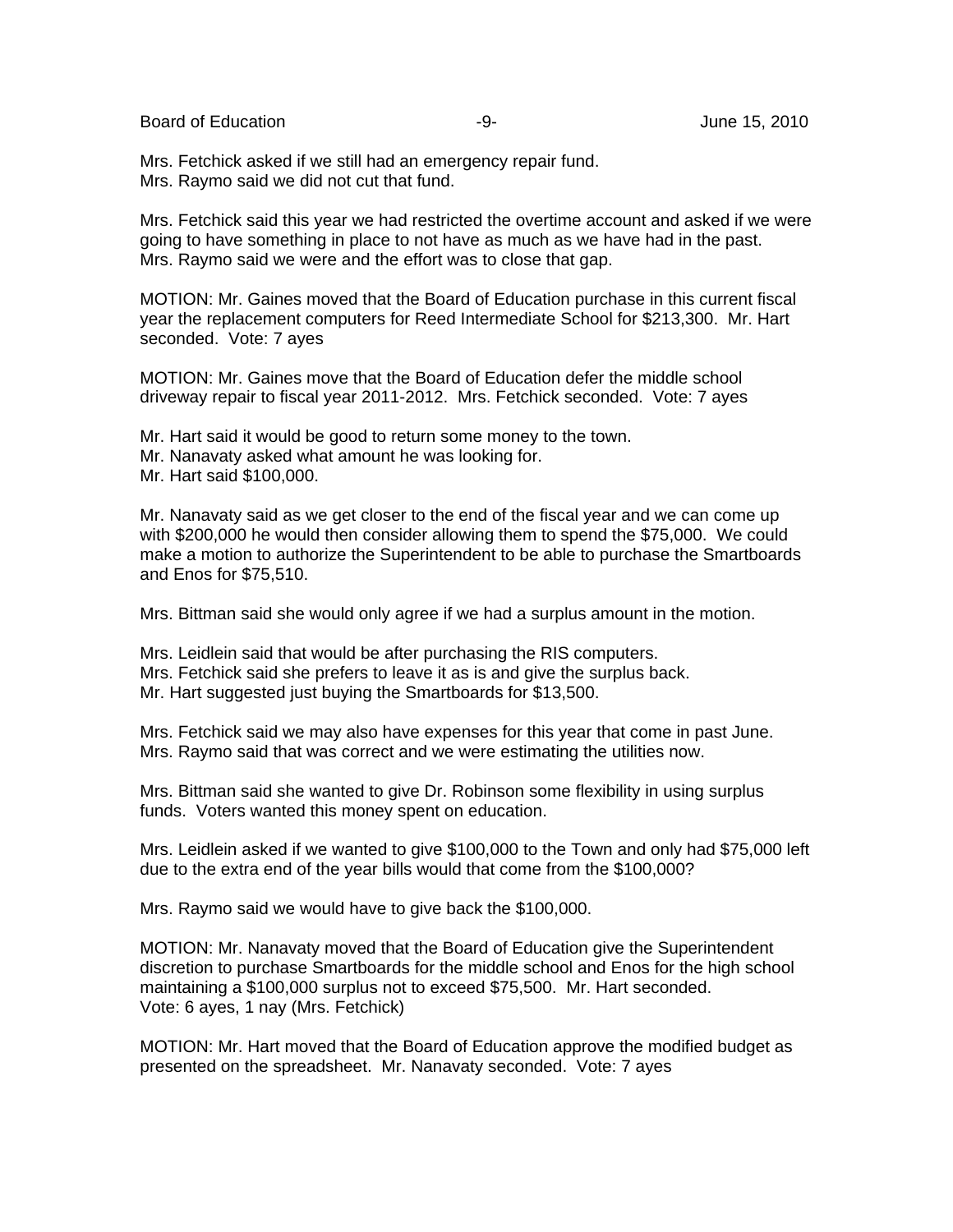Board of Education  $\overline{10}$ -10-<br>Board of Education and the state of the 15, 2010

Dr. Gejda spoke about the importance of the early release day for teacher collaboration. Mr. Gaines asked Jo-Ann Peters about how this would affect Hawley School because they release sooner than the other three elementary schools.

Mrs. Peters said that with the early release time we would have building-based time so the teachers could meet with their own grade level meetings and then go to the district meetings.

Dr. Gejda said we would ask Hawley to meet at the other schools.

Mrs. Peters said it would be a longer day for the Hawley staff. The district based meetings would probably take place one-third of the time.

Mr. Gaines said there is a savings advantage of not having students in school on professional development days. Maybe one or two could be full days.

Mr. Nanavaty said if we have the early release day it shouldn't stop there. We are adding additional time to the school day so if we had the three additional days without students it won't affect the total school day. He hoped there was a way to report back to us to show it was working.

Mrs. Bittman agreed.

Mrs. Fetchick said collaboration is important to teachers. She was concerned about taking away learning time from the students. She wanted to see some type of study talking about how this helps.

Dr. Robinson said we have been sending people to training on PLCs. The high school is having training this summer. Administrators sit in or visit these PLCs and discuss student work. This determines how they would teach.

Mrs. Peters said we have been wanting this for years and asked the Board to seriously consider this.

Mr. Dumais said the inability to do this on a monthly basis would make it difficult to be an effective program. We just don't have the time.

MOTION: Mr. Hart moved to amend the motion to require a quarterly report from the Assistant Superintendent. Mr. Lagana agreed. Vote: 7 ayes

MOTION: Mr. Hart moved that the Board of Education approve instituting an early release day every month for the scheduling of school team meetings beginning with the start of the 2010-2011 school year and to include quarterly status reports to the Board of Education by the Assistant Superintendent of Schools. Mr. Lagana seconded. Vote: 7 ayes

Chartwells Contract for 2010-2011 School Year: Mrs. Fetchick said she would like to see any contract pages with changes. Mrs. Raymo said she would email any changes. Vote: 7 ayes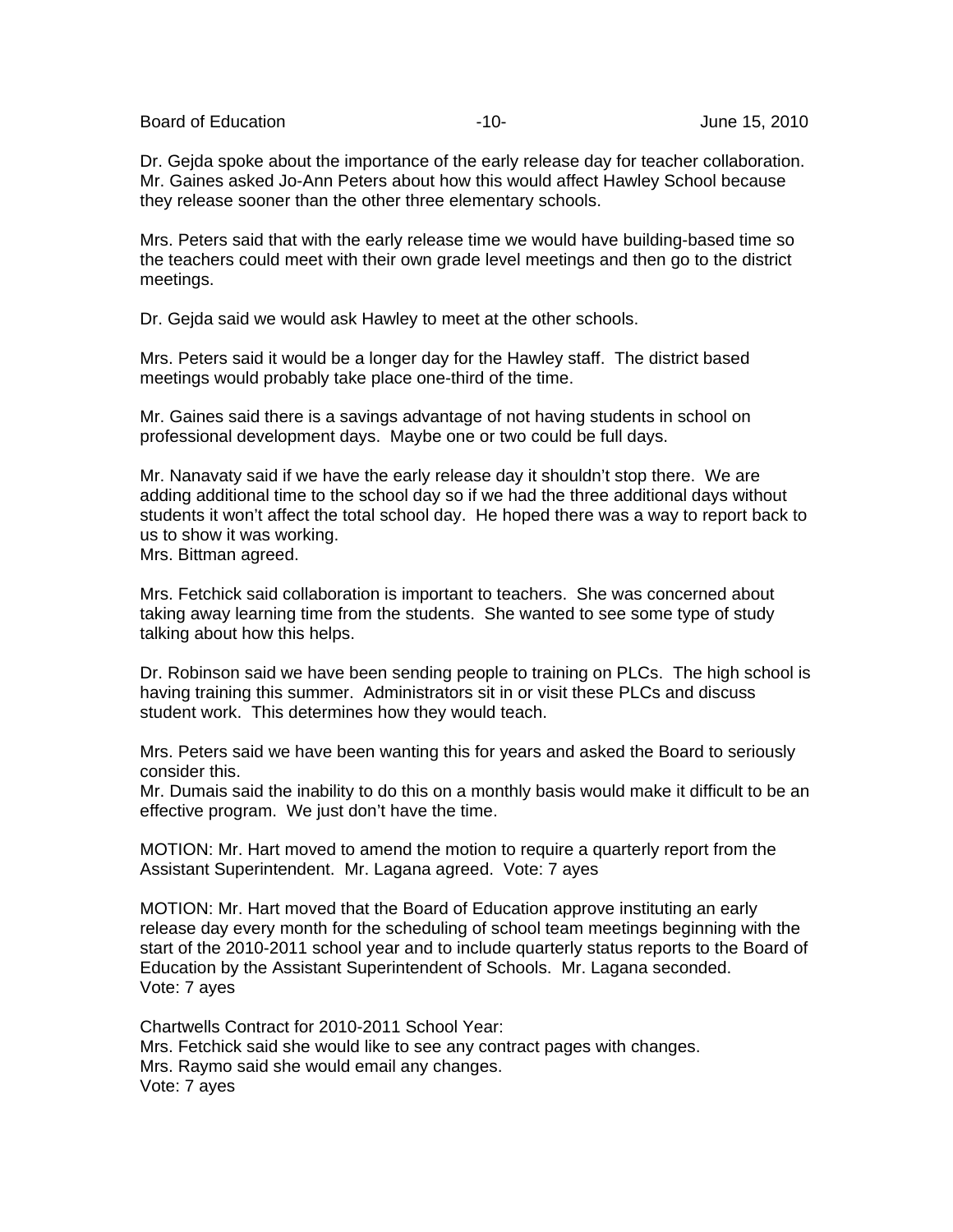Board of Education  $\overline{11}$ -<br>  $\overline{11}$ -<br>  $\overline{11}$ -<br>
June 15, 2010

Item 5 – New Business Mrs. Leidlein read the email from John Kortze. Mr. Lagana said it sounded like we could carry over surplus.

Mrs. Fetchick said Bob Tait said we could create an account to carry money over. Mr. Lagana asked for clarification if we can get money back. Mrs. Leidlein agreed that we need clarification.

Mr. Hart suggested contacting the Board attorney.

Mr. Nanavaty agreed.

Dr. Robinson said we cannot carry over surplus money.

Mr. Gaines said Mr. Kotze could have been referring to the Town surplus.

Dr. Robinson said she spoke to Bob Tait and he explained to Mr. Kortze that we cannot have a surplus. The only way is if the Town gets the surplus and agrees that the money can be given back to us.

Mr. Hart asked if we needed a motion to set up the new activity fees account. Dr. Robinson said we would just write a regulation.

Mrs. Leidlein asked what would happen if all of the Town boards agreed to carry money into the next year.

Mrs. Raymo said if there was money left over they could increase our budget for the next year.

Mr. Nanavaty said we have to decide what benefit we would receive from doing this. Even if the Town were willing to hold our money before we could spend it we would need the approval of the Legislative Council which violates state law.

MOTION: Mr. Nanavaty moved that on behalf of the Newtown Board of Education pursuant to section 10-215f of the Connecticut General Statutes, I hereby certify that all food items offered for sale to students in the school (s) under our jurisdiction, and not exempted from the Connecticut Nutrition Standards published by the Connecticut State Department of Education will not meet said standards during the period of July 1, 2010 through June 30, 2011. Such certification shall include all food offered for sale to students separately from reimbursable meals at all times and from all sources, including but not limited to, school stores, vending machines, school cafeterias, and any fundraising activities on school premises, whether or not school sponsored. Mr. Hart seconded.

Mr. Lagana asked for clarification.

Dr. Robinson said if a district chooses the healthy food option they would get five cents per meal reimbursement from the state but would have to adhere to acceptable items in vending machines, no cupcakes in classroom, no bake sales, and no food on the list at the snack bars. This is something we have to vote on every year. She recommends that Newtown opt out. Vote: 7 ayes